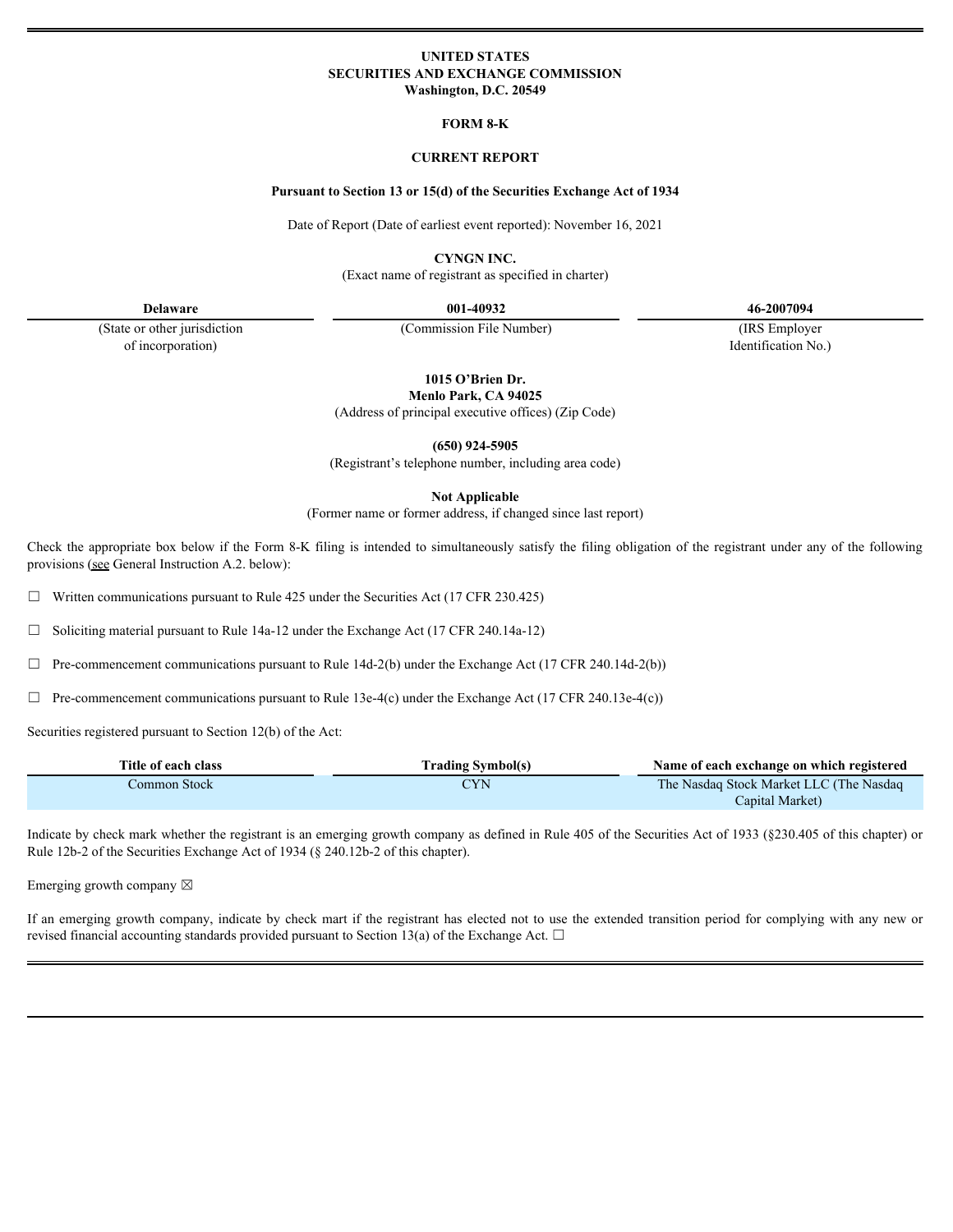# **Certain Officers.**

**Item 5.02 Departure of Directors or Certain Officers; Election of Directors; Appointment of Certain Officers; Compensatory Arrangements of Certain Officers.<br>
On November 16, 2021, the Board of Directors (the "Board") of** On November 16, 2021, the Board of Directors (the "Board") of Cyngn Inc. (the "Company"), upon recommendation of the Compensation Committee, approved and adopted a program for compensating independent directors of the Boar **Exercise 2020 Exercise of Directors or Certain Officers; Election of Directors; Appointment of Certain Officers; Compensatory Arrangements of<br>
On November 16, 2021, the Board of Directors (the "Board") of Cyngn Inc. (th Item 5.02 Departure of Directors or Certain Officers;** Election of Directors; Appointment of Certain Officers; Compensatory Arrangements of Certain Officers.<br>
On November 16, 2021, the Board of Directors (the "Board") compensation of \$20,000, \$15,000 and \$10,000, respectively; and the lead independent director shall receive an annual cash compensation of \$15,000. There shall also be (i) an initial award of \$270,000 in restricted stock units of the Company to each new independent director which shall be awarded on May  $1<sup>st</sup>$  of each fiscal year commencing in 2022 and which will vest monthly over three (3) years, and (ii) an annual award of \$180,000 in restricted stock units of the Company, which shall be granted on May 1st of each fiscal year starting in 2022 and which will vest in its entirety one (1) year from the grant date. Item 5.02 Departure of Directors or Certain Officers; Election of Directors; Appointment of Certain Officers; Compensatory Arrangements of<br>Certain Officers,<br>deeproof and dopped a program for compensation of Directors (the

Also, on November 16, 2021, the Company approved the grant of an aggregate of 39,473 stock options to the independent directors of the Board under the Company's 2021 Incentive Plan, to acquire common stock of the Company, Company's initial public offering.